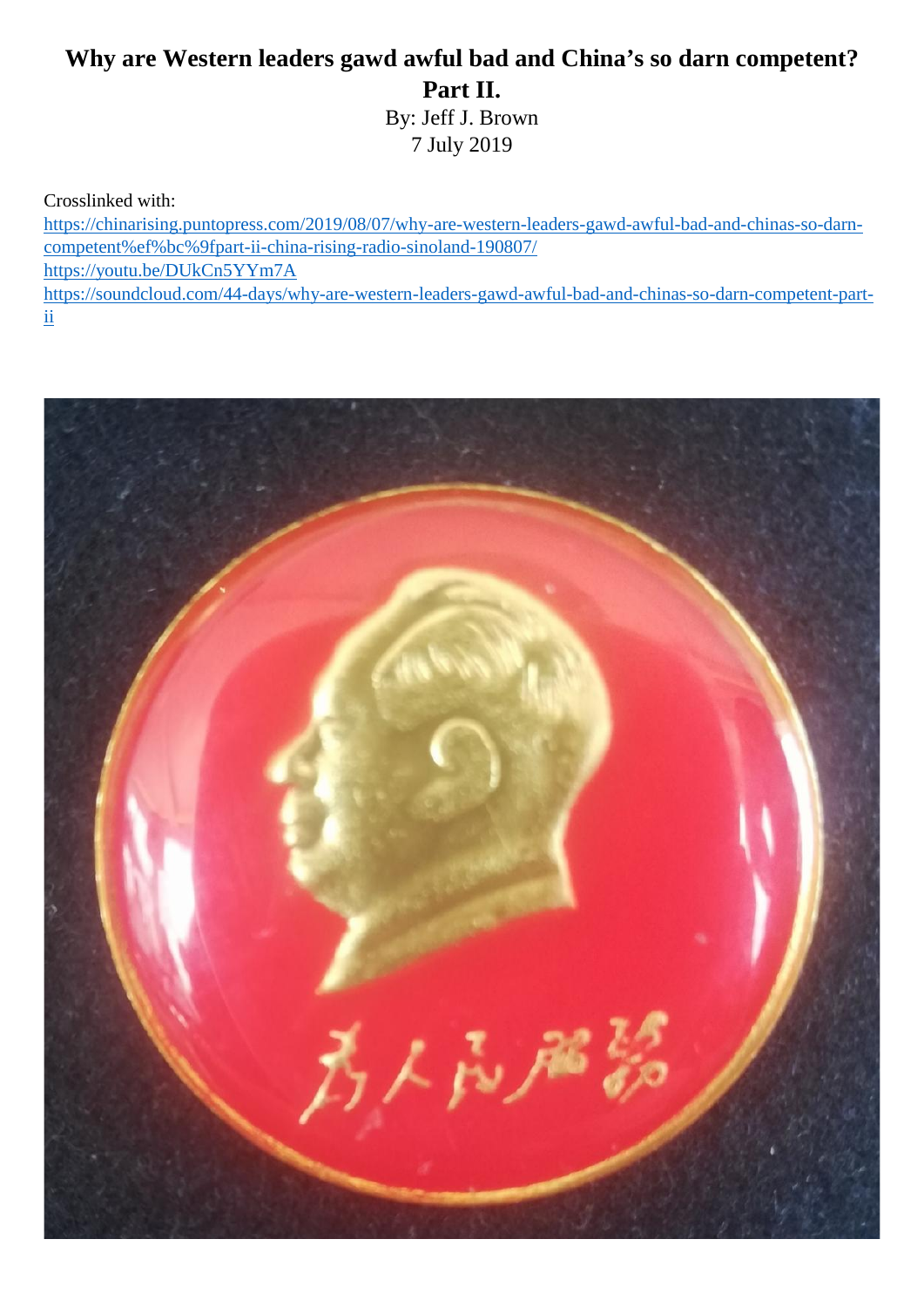*Pictured above: my Sun Yat-Sen hat I wear, to which I have pinned the iconic Mao Zedong silhouette badge. Below his bust is his famous mantra, "Serve the People", written in his very recognizable calligraphic style. Many people do not notice, but on the back is the millennial governance motto, "Preserve the Peace". Walking around the streets and in buildings here, you can see Mao's famous calligraphic chant all over the place. Nothing has changed about governance in China for 5,000 years.*

In the first part of this essay, I showed why Western leaders are generally so bad (https://chinarising.puntopress.com/2019/07/30/why-are-western-leaders-gawd-awful-bad-and-chinas-so-darn competent-part-i-china-rising-radio-sinoland-190730/). The one sentence answer is they are almost always suborned to serve the interests of the 1% at the expense of the 99%.

There is a corollary explanation for this. European cultures and their spinoffs in the rest of Eurangloland, including Israel are founded on violence and theft. If you don't believe this goes back to the Jewish Torah/Christian Old Testament, here is a quick review of Westerners' predilection for killing, destroying, plundering first and asking questions later (http://skepticsannotatedbible.com/cruelty/long.html and http://commonsenseatheism.com/?p=21).

I created a comparative Excel table using Wikipedia's pages on *Conflicts in Europe, United States and China* (https://en.wikipedia.org/wiki/List\_of\_conflicts\_in\_Europe, https://en.wikipedia.org/wiki/List\_of\_conflicts\_in\_the\_United\_States and https://en.wikipedia.org/wiki/List\_of\_conflicts\_in\_Asia#Mainland\_China\_(People's\_Republic\_of\_China). Europe's list has 760 entries, the US's 250 and China's 315. Europe's long list really starts in 1,100BC and does not include all of the genocidal horrors in the Torah/Old Testament before that. The US's only starts in 1775, which is wishful propaganda. As Roxanne Dunbar-Ortiz clearly proves in her book, *A Native Peoples' History of the United States*, genocidal wars to exterminate the many millions of First Nations' peoples started Day One with the colonial landing at Jamestown in 1607. and the killing has never stopped. China's goes back to 2,500BC, so is over twice as long as Europe's and compared to the US, almost ten times longer.

To sum up, Europe's list of conflicts dates back 3,100 years and lists 760, the US's starts 230 years ago, with 250 conflicts and China's starts over 4,500 years ago and has 315. Interestingly, one-third of all China's conflicts happened during its century of humiliation, 1839-1949, when the West terrorized and plundered the country, while addicting one-fourth of the people to opium, morphine and heroin.

This, while the West's numbers are probably grossly understated, since over the centuries, it has committed thousands of government overthrows, invasions and occupations to protect colonial businesses around the world.

The above statistics speak for themselves. Eurangloland, including Israel conducts its business and trade using violence and expropriation. China, no. This contrast is even more remarkable, when looking at landmass and populations. When the Roman Empire was at its greatest expansion, 200AD, China had six times as much land and nine times as many people, but clearly was experiencing much less conflict, not nine times as much.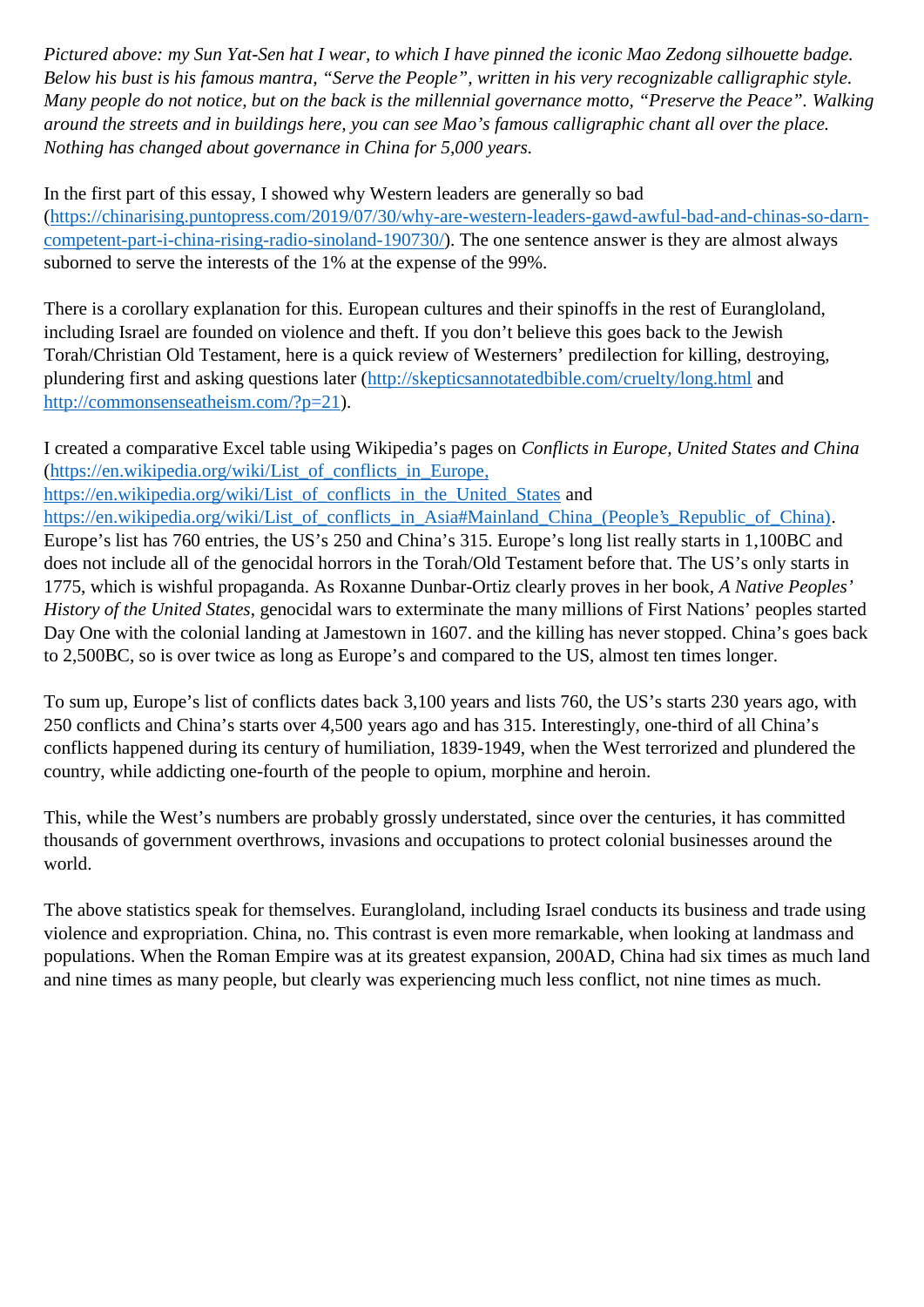

As the above chart shows, China has always had many more people than Europe, yet has lived with much less violence and plunder. This is because European cultures are founded on genocide, slavery and the violent plunder of other peoples' natural resources. For 5,000 years, Chinese civilization has been based on agriculture, animal husbandry and mutually profitable cross border trade.

Proof of this is ample. The Chinese Asian land and African maritime Silk Roads predate Jesus Christ and they did not send out armies to rape and plunder their neighbors, like Alexander the Great, the Christian Crusades and onto modern colonialism and robber baron capitalism. The Chinese conducted state diplomacy, traded goods and technology.

If the Chinese had the same DNA for violence and theft that Westerners do, we'd all be speaking Mandarin today. The Chinese were sailing the high seas many centuries before the rest of the world and had Star Wars weapons compared to Europe and elsewhere, with advanced guns, powerful cannons, rocket propelled grenades, flame throwers, sea and land mines, not to mention chemical and biological bombs. They were so far ahead of the rest of the world in military and other technologies, that they could have easily crushed every city and people they came into contact with, like defenseless bugs. Yet, they fanned out across the planet and no one was ever attacked, unless the Chinese visitors were attacked first, which happened very rarely, given what they arrived with. They just wanted to do win-win business and exchange technology.

Westerners and Israelis can only think about other peoples in terms of war and exploitation. Since that is their world vision, they cannot assimilate the Chinese's millennia of external non-violence and, *Let's do some business* ethos. Cognitive dissonance overwhelms Euranglolanders when this is shown them and they sink into denial and self-serving mythology. They fall back on moral equivalence, *Well, everybody else does it too*. Not true, American Natives, Africans, and Asians (excepting the Christianized Genghis Khan family and Japan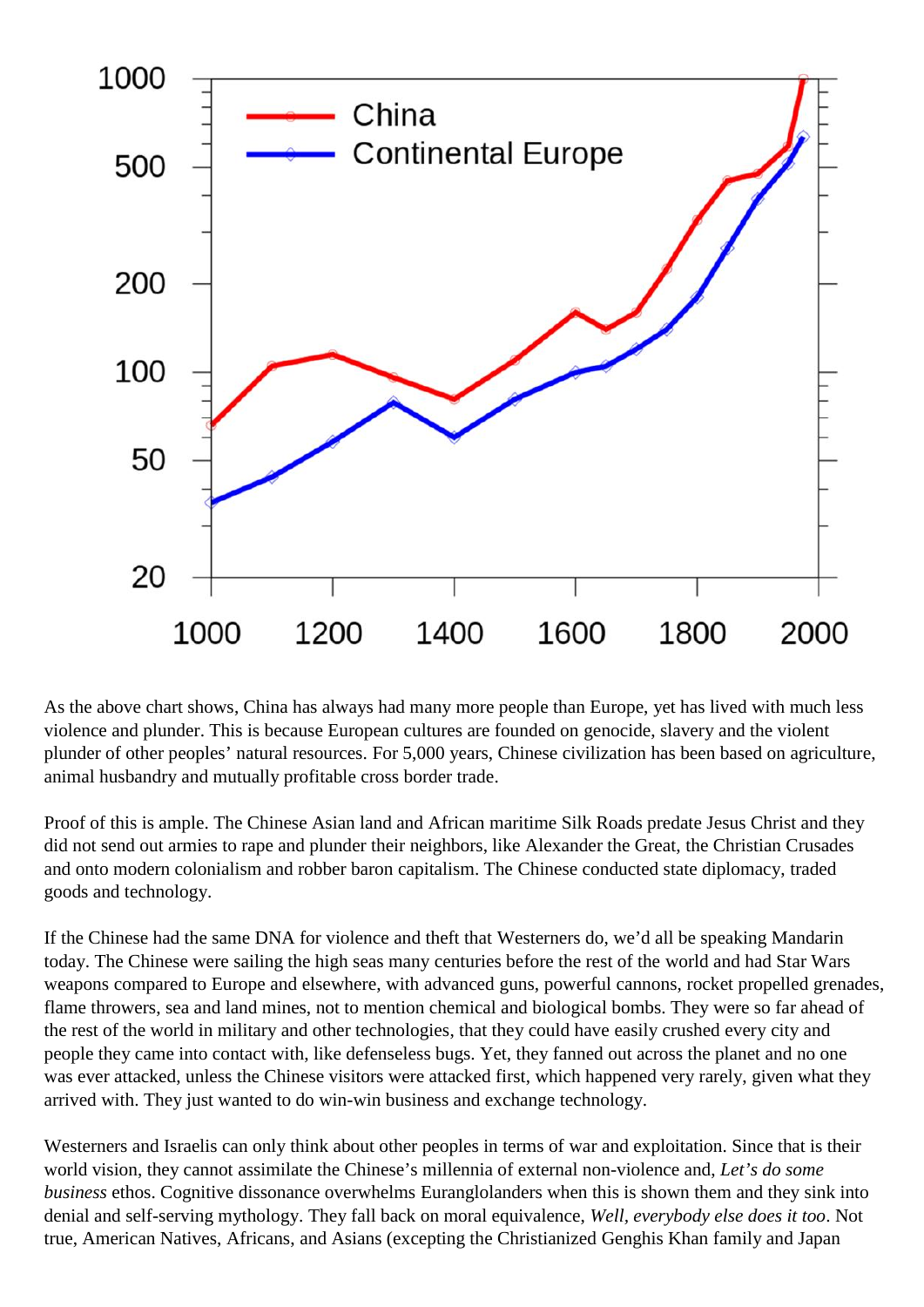adopting the Western imperial playbook during its Meiji Restoration) have not blanketed the planet like killer locusts, devouring everything within their reach. Only Euranglolanders have done this and continue to do so.

This concept of Chinese governance and international trade goes back millennia, with the Confucist-Daoist- Buddhist concept of *ren*, which means forbearance, relenting and retreating. You will never begin to understand how and why the Chinese live and work, until you wrap your head around *ren* (忍). *Ren* is also the Chinese foundation for governing the country and leading the people. I highly recommend taking a few minutes to read/listen/watch these articles (https://chinarising.puntopress.com/2019/07/20/wests-hong-kong-colorrevolution-still-making-a-mess-of-the-place-and-totally-backfiring-china-rising-radio-sinoland-190720/ and http://chinarising.puntopress.com/2017/11/10/all-the-chinese-people-want-is-respect-aretha-franklin diplomacy-on-china-rising-radio-sinoland-171110/).

Great governments in China are the ones that have (and continue to) work for the 99%, first, second and third, maintaining social harmony, economic prosperity, securing the country's borders and avoiding war at all cost. Avoiding war and running a lean administration meant being able to keep taxes low, in the form of grain sent to government storehouses for redistribution during droughts, so the masses had enough eat well and sell their surplus to buy household goods.

In China's pre-liberation era, this system was feudal, meaning wealthy land owners and bourgeois gentry had to be reigned in, to not demand too much grain for land use. Thus, China's leaders were also expected to protect the 99% from local exploitation. This of course did not always happen. There were many regional conflicts and if national or local government authority weakened or was corrupt, the landlords could plunder the peasants, as well as become warlords in their areas.

Warlords on the loose were often a harbinger of a Chinese government that had lost its Heavenly Mandate. Democracy in Chinese is very responsive to the 99%'s needs. If the leaders can't keep the peace, harmony and maintain the territorial integrity of the nation, then the masses have the right to "grab bamboo spears", attack government centers and demand a new administration. This happened countless times over thousands of years at the local, provincial, regional and national level.

Maybe now you can have a little appreciation for why Chinese civilization has always had "big government", from the dynastic center down to the local villages. No leaders can hope to govern effectively for the benefit of the 99% otherwise. This is why Western elites love "small government" neoliberalism, since it gives them a license to kill and plunder at will. What is important to understand, when comparing Chinese governance to Eurangloland's is what the expectations were and are to this day. In China, it's taking care of the little guy. In the West, it's serving the wealthy elites, for them to accumulate more and more money property, possessions and power.

When Admiral Zheng He sailed around the world generations before Columbus and the Europeans, his massive flotilla reportedly had an anthology of China's great books, totaling 200,000 pages, including the art of good governance. This was to show and tell with all the different governments and peoples they met, going from port to port.

China's magnum opus for good governance comes from the  $6<sup>th</sup>$  century AD, during the Tang Dynasty. A young emperor at the time was Taizong. Having gained the throne after his father, and having already learned to be a successful general, he realized that running a country and keeping the 99% safe and prosperous was a huge undertaking. Thus, he decided to collect all the ancient books on good governance and peacekeeping, going back to the beginnings of Chinese literature in 2,600BC and from them, generate an anthology of the best passages. The sources included 14,000 books and 89,000 written scrolls. The result was the *Qunshu Zhiyao* (群 治要), which can be translated as the *Compilation of Books and Writings on Important Governing Principles*. It totals 500,000 words and covers sixty five categories of good governance and peacekeeping.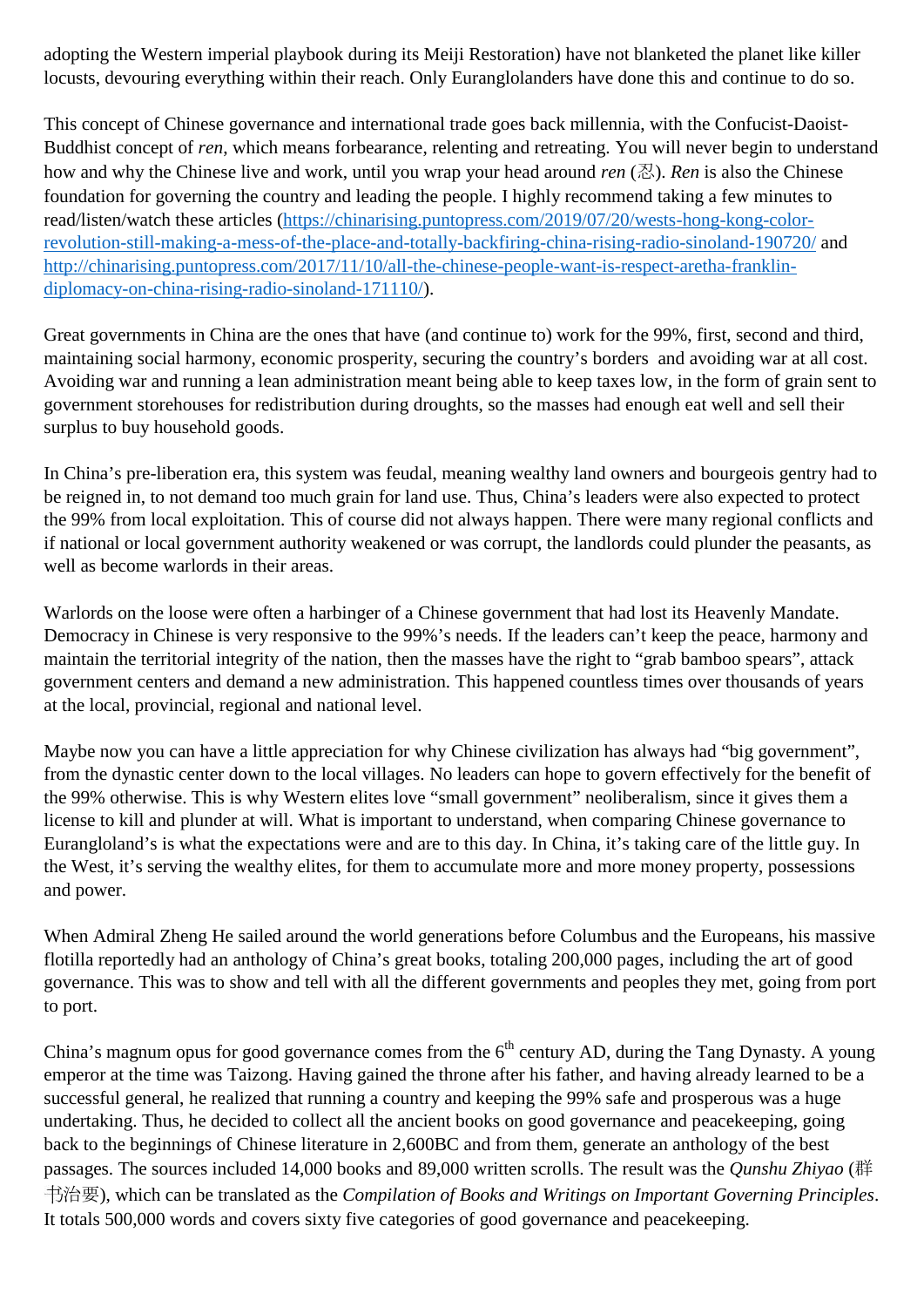In the preface of this 1,400 year-old collection, one of Emperor Taizong's compiling advisors wrote,

*When used in the present, (it) allows us to examine and learn from our ancient history; when passed down to our descendants,(it) will help them learn valuable lessons in life.*

Taizong himself was ecstatic about the work, saying,

*The collection has helped me learn from the ancients. When confronted with issues, I am very certain of knowing what to do. This is all due to your efforts, my advisors.*



*Above: stylistic rendition of Tang Emperor Taizong, showing his successful military past in the background and thereafter, his forward thinking good governance and peacekeeping in the foreground.*

Of course, over five millennia of civilizational history, China has had its fair share of megalomaniacs, psychopaths, corrupted and incompetents in positions of power, both government and military. But, as the *Qunshu Zhiyao* instructs, the ideals of good governance and peacekeeping are all about social harmony, economic prosperity and avoiding war at all cost, so politicians and leaders of this stripe are the outliers, not the mainstream, as is the case in Eurangloland. Western elites work hard to put megalomaniacs, psychopaths, corrupt and incompetent people in positions of power, since these latter can be manipulated to serve the previous' interests. Politicians who practice *ren* and strive for social harmony, economic prosperity and peacekeeping are Eurangloland's worst enemies. To wit, China's Xi Jinping, Russia's Vladimir Putin, Venezuela's Nicolas Maduro, Iran's Hassan Rouhani, DPRK's Kim Jong-Un and every other socialist/antiimperialist leader across the globe.

To learn more about why Chinese leaders are often so competent - yesterday, today and tomorrow - you can download below and read a book of excerpts from the *Qunshu Zhiyao*, put out for free by the Malaysian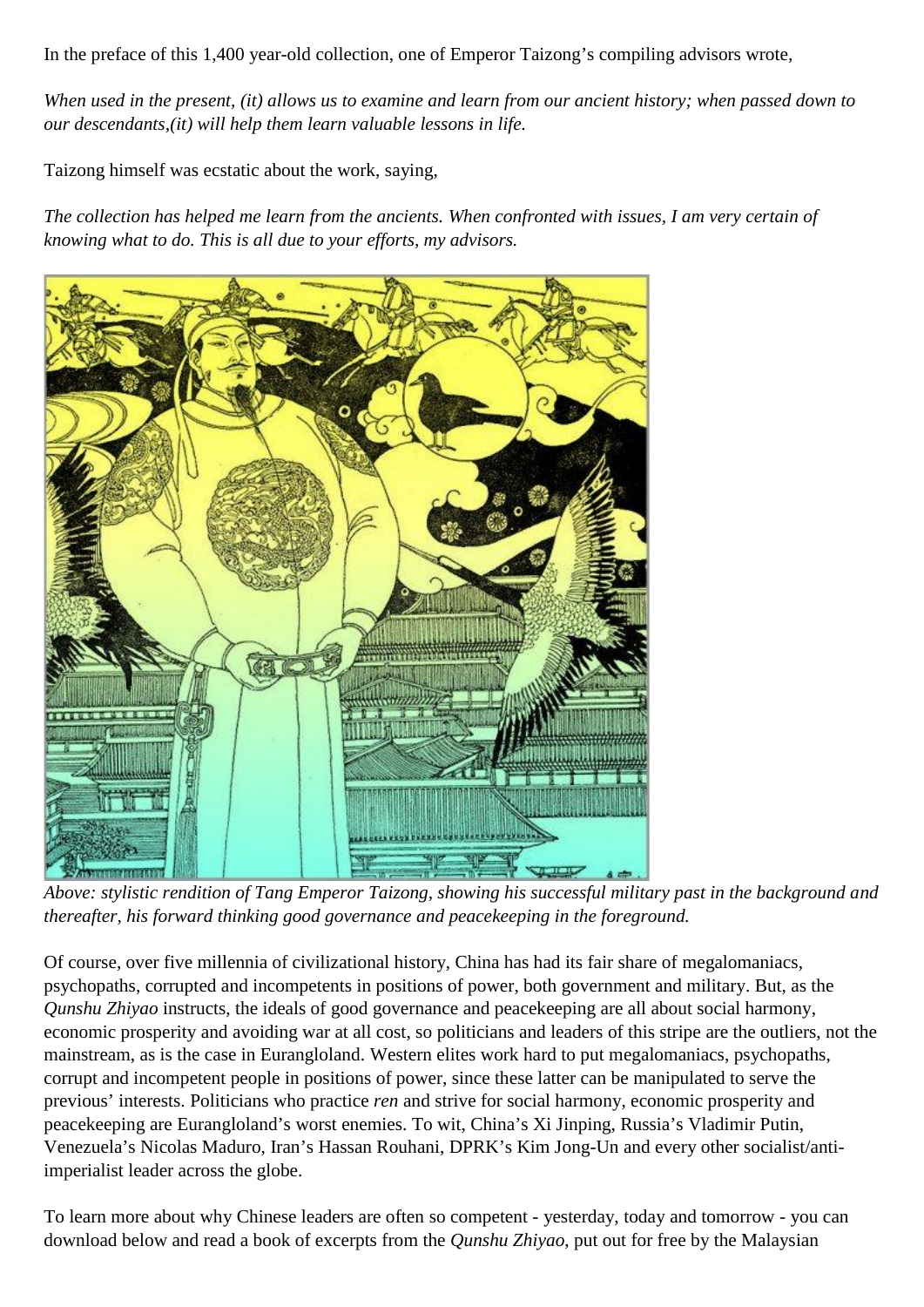publishing house, *Chung Hua Cultural Education Centre*. Just glancing over a few of its 1,400-year-old section titles tells you that the people's expectations of a Chinese leader are not what the 99% usually gets in the West,

Be careful of military actions Be frugal and diligent Be respectful of the Dao Be sincere and trustworthy Benevolence and righteousness Caring about people Character building Correcting our own mistakes Emulate good deeds Exercising caution from beginning to end Formation of cliques Guard against greed Heeding troubling signs Human sentiments Magnanimity Paramount impartiality Propriety and Music Refrain from anger Talents and virtues Teach and transform The livelihood of the people Uphold integrity

Mao Zedong's famous mottos were,

*Serve the People! Preserve the Peace!*

Mao did exactly that for one-fourth of the human race and was simply living up to the expectations that the Chinese 99% have had for their leaders, going back 5,000 years. It is still ongoing with Xi Jinping and every leader in between. Euranglolanders cannot count themselves so lucky in the quality of their leaders and integrity of their governance.

*The Governing Principles of Ancient China* book in downloadable PDF, https://lanbro my.sharepoint.com/:b:/g/personal/jeff\_brownlanglois\_com/Eea\_ycuK2q9NnLld2nWL3NgBMsTU9pk3f\_bes24 n-qWqzg?e=vAcujt



## Key words:

Governance, Mao Zedong, Ancient China, Eurangloland, Democracy, Leadership, Genocide, Extermination, Plunder, Exploitation, Conflicts, War, Europe, Asia, United States